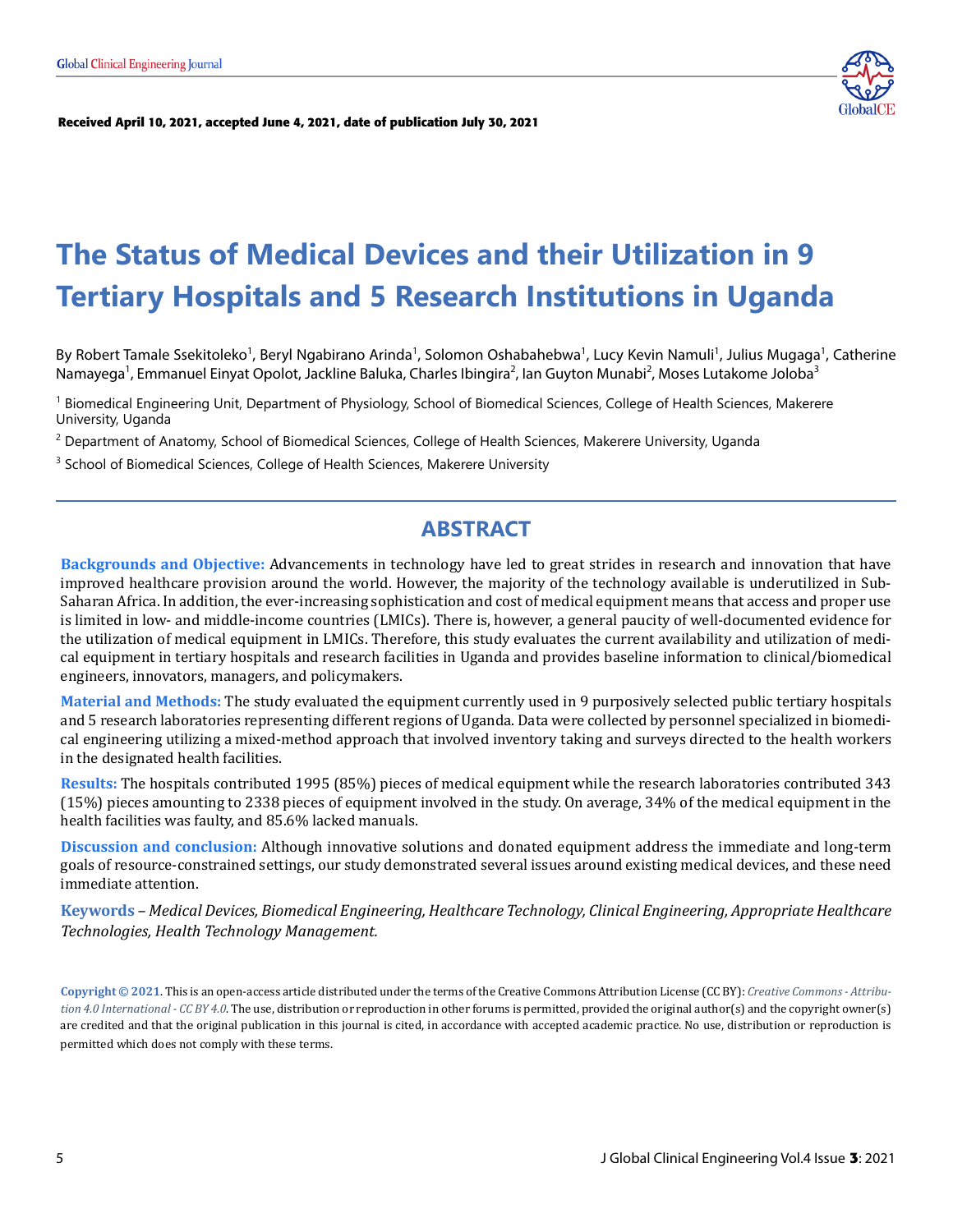### **INTRODUCTION**

Advancements in technology have led to great strides in innovations and research, resulting in a general improvement in healthcare provision, greatly impacting diagnostics, monitoring, and therapy. Medical device technology has played a key role in preventing, diagnosing, treating, and rehabilitating many diseases and contributes to complex research and innovations such as understanding the entire human genome. $1-3$  Many innovative devices have been applied to the early diagnosis of complicated diseases, including non-communicable diseases such as cancer, and management of chronic illnesses such as diabetes and HIV/AIDS. They have also been utilized to invent and track many drug regimens for most deadly diseases such as tuberculosis and  $HIV.<sup>4-7</sup>$  Access and effective use of healthcare technologies leads to improved quality of healthcare provision to most of the population worldwide.<sup>8,9</sup> It is therefore essential to have functional equipment. This is particularly urgent in Sub-Saharan Africa,  $10-13$  a region with 24% of the world disease burden, 1% of the global financial resources and 3% of the human resource capacity.<sup>14</sup> Lack of functional equipment has a devastating effect on the quality of healthcare provision and research in resource-poor settings and affects the overall healthcare system.<sup>10,15</sup>

Many medical technologies have been made available to improve healthcare services in hospitals and research laboratories in Sub-Saharan Africa.<sup>16</sup> Application of these technologies in service delivery ensures improved work efficiency and enhanced quality, leading to cost-effective medical care for patients.<sup>9</sup> However, the availability of medical equipment does not necessarily translate to improve health service delivery in health facilities in low resource countries.17 Indeed, health institutions worldwide are still struggling with managing quality healthcare delivery in resource-constrained conditions.18 Most Sub-Saharan countries hugely depend on medical equipment donations to facilitate healthcare and research technology needs.<sup>19</sup> In fact, nearly 80% of medical devices available in healthcare facilities in developing countries are donated or funded by international donors or foreign governments.<sup>20</sup> Most of these devices are poorly maintained, under-utilized, and or out of service due to various reasons such as inaccessibility to spare parts, accessories, and consumables.<sup>21</sup> In addition, the high rate of dysfunctional equipment is attributed to the rising costs of medical devices, lack of reliable power and water, lack of public infrastructure such as air-conditioned rooms, and inadequate planning.  $16,22$ Perry and Malkin<sup>23</sup> report that 38.3% of medical equipment in developing countries is non-functional because of the lack of trained professionals able to execute the needed repairs or maintenance, mainly biomedical engineering technicians (BMET) or biomedical engineers. $^{23}$ 

Several approaches were been taken to spur innovations in contextually appropriate healthcare technologies to respond to the challenges outlined above. Funding mainly came from international donors and philanthropists.24 However, with the recent cessation or reduction of this funding due to shifting priorities such as the recent COVID-19 pandemic, most of these innovations have been abandoned due to the absence of sustainability plans. This has led to a setback in this field with actual progress showing little clinical efficiency.<sup>25,26</sup> Apart from limited funding, WHO highlights other barriers that hinder the effective adoption of innovative solutions in low- and middle-income countries: inadequately trained support staff to manage the novel equipment, shortage of technical expertise, and designs not being suitable for the African setting.<sup>27</sup>

Steps have been taken to avert the challenges in medical equipment management, including designing novel medical equipment suitable for sub-Saharan Africa setting,  $28,29$  developing policies on donations and equipment procurement, $30$  and training biomedical engineers locally to enhance technical support. $31$  There is little evidence published on how these efforts have improved medical equipment access to the people in most need.

Therefore, this paper aimed to evaluate the current availability, status, and utilization of medical equipment in tertiary hospitals and research facilitates in Uganda.

#### **METHODOLOGY**

#### **Study design and setting**

This was a cross-sectional study that utilized a mixedmethod approach that involved inventory taking and surveys. The study evaluated the equipment in current use in 9 purposively selected public tertiary healthcare facilities and five research laboratories to represent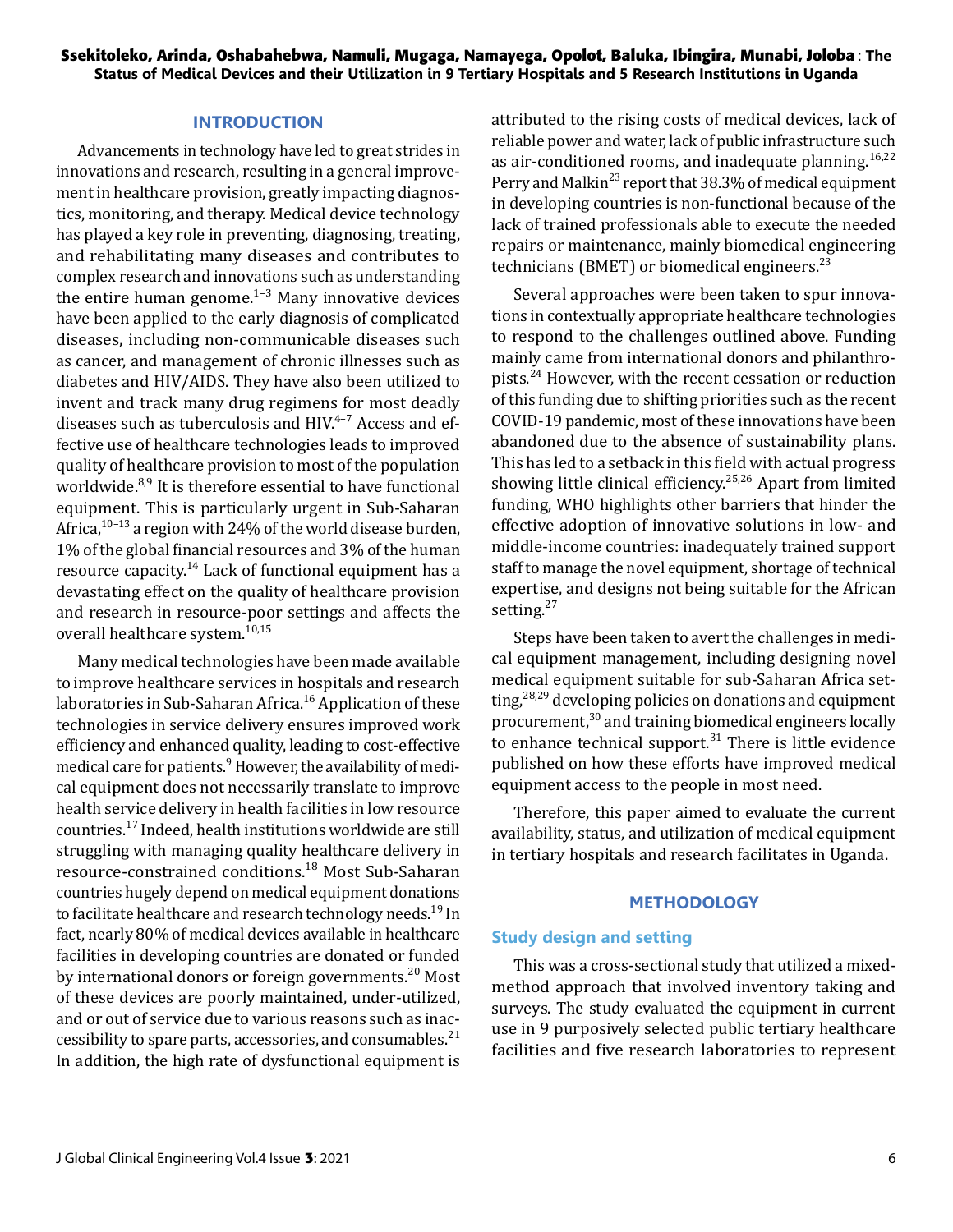different regions of Uganda in January 2017. The research laboratories included three research-based institutions, that is, the microbiology laboratory at Makerere University College of Health Sciences (central region), the microbiology and molecular biology laboratories at Gulu University (Northern Region), and Mbarara University of Science and Technology (MUST) clinical and research laboratory (Western Region) and two independent research laboratories; Uganda Virus Research Institute (UVRI) and Infectious Disease Institute (IDI). Each of these laboratories serves as a reference laboratory receiving samples from neighboring hospitals for clinical diagnosis support and analyzing samples for research and academic purposes. Figure 1 below shows the spread of the facilities surveyed. The healthcare facilities selected serve about 21% of Uganda's Population, translating to about 7.9 million people as of 2017 Uganda population census estimates.



**FIGURE 1.** A map of Uganda showing the different locations of the study sites and nearby regional Biomedical Engineering workshops.

# **Data collection and analysis**

All data collectors had a bachelor's degree in biomedical engineering and were given uniform data collection tools and were trained to conduct interviews and collect inventory. Data on the collection inventory was aimed at generating information on the working condition of the various devices currently available in the study facilities. The inventory assessment included all medical equipment available at the study site when conducting the study and excluded furniture, instruments, drugs, computers, computer accessories, and disposable tools and instruments. The equipment details collected in the inventory included the medical equipment name, type, model, equipment number, serial number, functionality, manufacturer, year of manufacturer, and location. The condition of the medical equipment was recorded using an A to F scale recommended by the Uganda Ministry of Health<sup>32</sup> and the non-functional equipment in categories B, C, D, E, and F were further categorized as shown in Table 1.

**TABLE 1.** Key to the A-F Scale of Medical Equipment Conditions Used To Assess Medical Equipment in this Study

| Category | Interpretation                                     |
|----------|----------------------------------------------------|
| A        | Equipment in good working condition and in use     |
| B        | Equipment in good working condition but not in use |
| C        | Equipment in use but need repair                   |
|          | Equipment in use but needs replacement             |
| E        | Equipment out of use but repairable                |
| F        | Equipment out of use, to be disposed of            |

The data were analyzed using STATA version 14.0. Discrete variables were summarized by their means and standard deviations, whereas categorical variables were presented as frequencies and percentages. Logistic regression was used to compare the functionality of equipment between groups, and results were reported with odds ratios. All differences with a p-value less than 0.05 were considered statistically significant.

# **Ethical consideration**

Ethical approval was obtained from Makerere University School of Biomedical Sciences Institutional Review Board and the Uganda National Council of Science and Technology (UNCST; # SS 4166). Informed consent was obtained from all participants before enrolment into the study. Confidentiality was assured through de-identification of the data.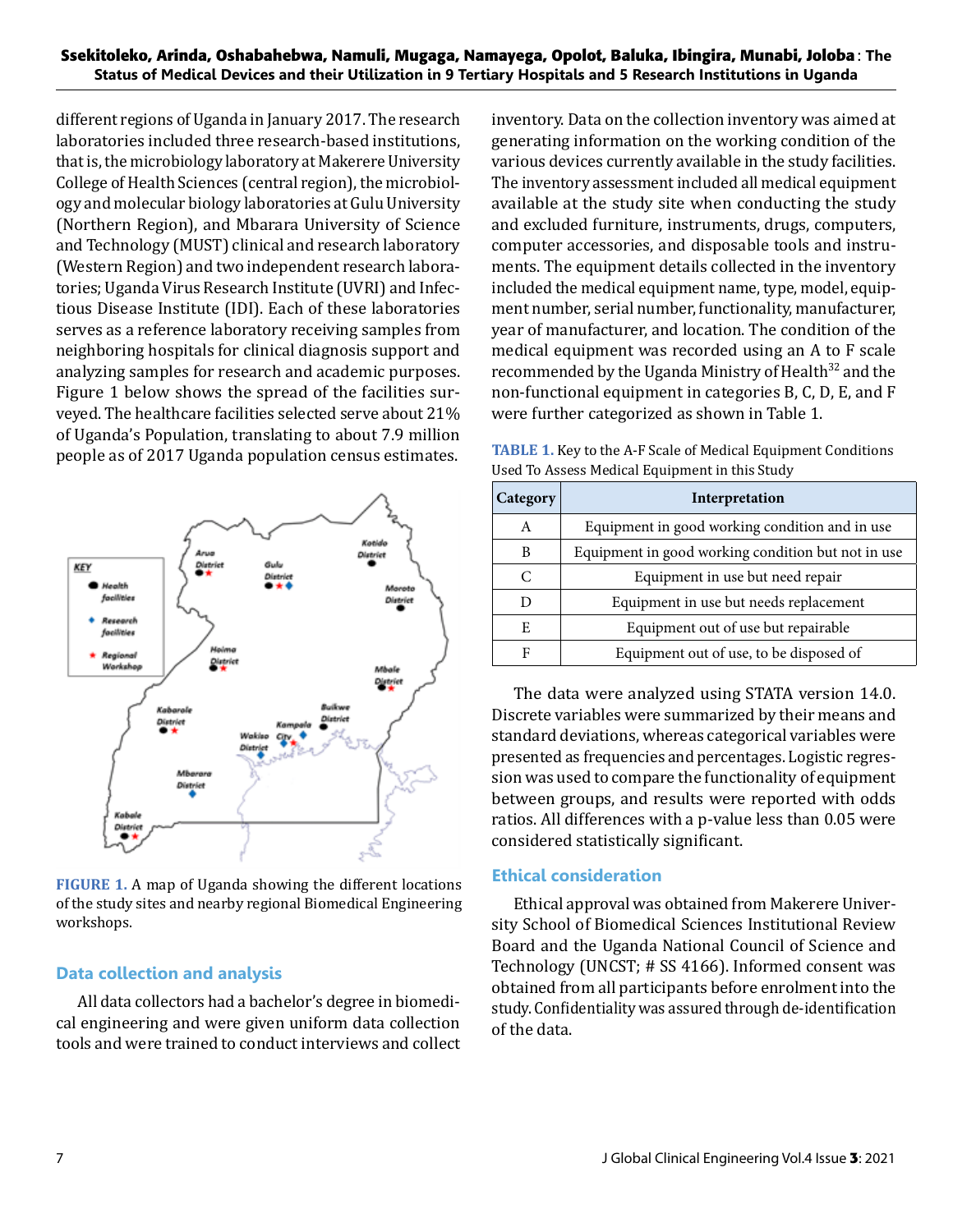#### **RESULTS**

This study included 2338 pieces of medical equipment categorized in 255 medical equipment types, of which the hospitals contributed 85% (1995). Table 2 shows the characteristics of the facilities included in the study. The out-patient department attendance per day characterized the study, number of admissions per day, population served, number of biomedical engineers and technicians (BMETs), number of pieces of medical equipment found, the percentage of medical equipment classified as nonfunctional, the number of pieces of equipment without manuals, and the number of manufacturers supplying the hospital with medical equipment. A total of 12 biomedical engineers and technicians (BMETs) were identified to be working in the hospitals studied, out of which only 3 had a bachelor's degree while the 9 were diploma holders. In the hospitals where the availability of manuals was recorded, more than 50% of the medical equipment had no manuals. On the other hand, the IDI research laboratory had manuals for all their equipment. The number of manufacturers was also relatively high, with the highest recorded being 120 manufacturers supplying a single hospital served by 2 BMETs.

| <b>Health Facility</b>               | Location<br>(Region in<br>Uganda) | <b>OPD</b><br>attendance<br>per day | per day | Admissions Population<br>served | No. of<br><b>BMETs</b><br>employed | No. of pieces<br>of equipment<br>included (% of<br>equipment non-<br>functional $*$ ) | $%$ of<br>equipment<br>without<br>manuals | No. of<br>manufacturers<br>recorded |
|--------------------------------------|-----------------------------------|-------------------------------------|---------|---------------------------------|------------------------------------|---------------------------------------------------------------------------------------|-------------------------------------------|-------------------------------------|
| Regional Referral<br>Hospitals (RRH) |                                   |                                     |         |                                 |                                    |                                                                                       |                                           |                                     |
| Arua RRH                             | North Western                     | 443                                 | 65      | 3.5<br>million                  | $\mathbf{1}$                       | 200 (50%)<br>91%                                                                      |                                           | 78                                  |
| Fortportal RHH                       | Western                           | 254                                 | 70      |                                 | $\overline{2}$                     | 240 (4%)                                                                              |                                           |                                     |
| Hoima RHH                            | Western                           | 413                                 | 65      | 3 million                       | $\overline{2}$                     | 53 (26%)<br>77%                                                                       |                                           | 31                                  |
| Kabale RHH                           | South Western                     | 178                                 | 33      | 2 million                       | $\overline{2}$                     | 510 (30%)                                                                             |                                           |                                     |
| Mbale RHH                            | Eastern                           | 210                                 | 135     |                                 | $\mathbf{1}$                       | 347 (36%)                                                                             |                                           |                                     |
| Mbarara RHH                          | South Western                     | 468                                 | 85      | 4 million                       | $\overline{2}$                     | 392 (52%)                                                                             | 53%                                       | 120                                 |
| Moroto RHH                           | North Eastern                     | 160                                 | 20      | 1.5<br>million                  | $\mathbf{1}$                       | 138 52%)                                                                              |                                           | 74                                  |
| General hospitals                    |                                   |                                     |         |                                 |                                    |                                                                                       |                                           |                                     |
| Kotido Hospital                      | North Eastern                     | 77                                  | 15      |                                 | $\Omega$                           | 59 (54%)                                                                              | 75%                                       | 29                                  |
| Health centre IV                     |                                   |                                     |         |                                 |                                    |                                                                                       |                                           |                                     |
| Kawolo hospital                      | Central Region                    | 217                                 | 30      | 1.2<br>million                  | $\mathbf{1}$                       | 56 (50%)                                                                              | 68%                                       | 25                                  |
| Research<br>laboratories             |                                   |                                     |         |                                 |                                    |                                                                                       |                                           |                                     |
| <b>MUST</b>                          | Western                           |                                     |         |                                 |                                    | 24 (29%)                                                                              |                                           | 14                                  |
| <b>UVRI</b>                          | Central                           |                                     |         |                                 |                                    | 153 (29%)                                                                             |                                           |                                     |
| Makerere Univ.                       | Central                           |                                     |         |                                 |                                    | 23 (22%)                                                                              |                                           | 11                                  |
| Gulu Univ.                           | Northern                          |                                     |         |                                 |                                    | 114 (10%)                                                                             | 41%                                       | 57                                  |
| IDI                                  | Central                           |                                     |         |                                 |                                    | 29 (7%)                                                                               | 0%                                        | 20                                  |

**TABLE 2.** Characteristics of the Hospitals and Research Laboratories Included in the Study

\*All medical EQUIPMENT IN CONDITIONS B, C, D, E, F WERE CLASSIFIED AS NON-FUNCTIONAL.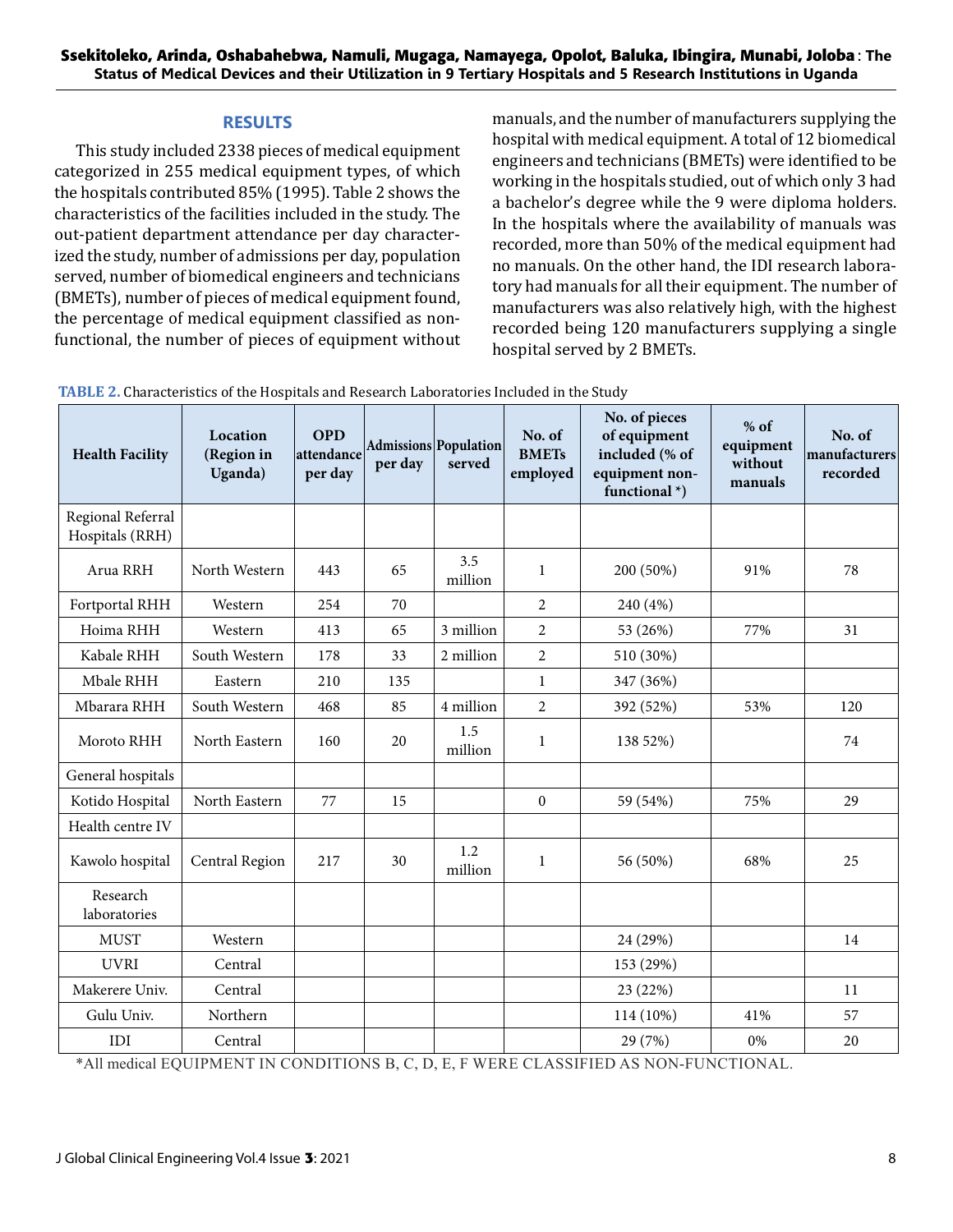Table 2 shows the percentage of non-functional equipment was 4 to 54% with an average of 37%, while the research laboratories had a better performance with the non-functional equipment ranging from 7 to 29% with a mean of 20%. According to the A-F scale, further breakdown of the equipment categories (see Table 1) revealed that the non-functional medical equipment was spread out in categories B, C, and E, as shown in Table 3. Out of 2338 pieces of equipment, 157 were identified in category B, 296 in category C, and 193 identified in category E. The top reasons identified for equipment in category B were lack of user training and lack of consumables. On the other hand, the equipment in categories C and E was usually there because of a lack of spare parts, testing equipment to identify faulty equipment, and technical knowledge on performing repairs.

The medical equipment manufacturers were recorded at 6 of the health facilities and 4 of the research facilities. The number of manufacturers supplying the facilities ranged from 11 to 120, with an average of 46. This number varied with the number of pieces of medical equipment at each facility (Figure 2).



**FIGURE 2.** Bar graph showing variation in the number of equipment manufacturers supplying 6 of the 9 healthcare facilities and 4 of the 5 research facilities included in this study. The number corresponding to the highest point of each bar is the number of pieces of equipment in each facility and the number represented by the dot above each bar is the number of equipment pieces in that facility.

According to the study, 358 (15%) pieces of equipment were donated and the facilities bought 195 (8%) pieces of equipment. The remaining 77% of the equipment was classified as unknown because the interviewees could not ascertain whether they were donated or bought. The study also assessed the availability of user and technical manuals for the equipment and revealed that 345 (14.4%)

pieces of equipment had manuals, whereas 2055 (85%) pieces of equipment had no manuals available (Table 2). Thus, 80% of the donated equipment had no manuals, whereas 86% of the equipment purchased had manuals.

Table 3 also shows the distribution of some of the equipment types identified in the six equipment categories. This table shows that a high number of oxygen concentrators and pipettes were found in category C. This was because the facilities did not have working oxygen sensors to determine the concentration of oxygen concentrators and lacked a clear basis for their use. Similarly, the pipettes were never or rarely calibrated. Many glucometers were not used despite being in good working conditions (category B) because of a lack of strips, while a large number of infant incubators and nebulizers in the same category were mainly due to lack of user training.

The non-functional equipment (categories B, C, D, E, and F) was further categorized according to the host departments, and analysis revealed that dental and sterilization departments had the highest percentage of non-functional equipment. In contrast, the laboratory equipment in both laboratories within the hospitals and research laboratories had a significantly lower percentage of non-functional equipment than the mean. Indeed, when all pieces of laboratory equipment were excluded from analysis, the average percentage of non-functional equipment in the other departments increased from 37 to 47%, as seen in Figure 3.



**FIGURE 3.** Percentage of non-functional equipment categorized according to the department, the mean percentage of non-functional equipment and then mean percentage of the non-functional equipment excluding medical and research laboratory equipment.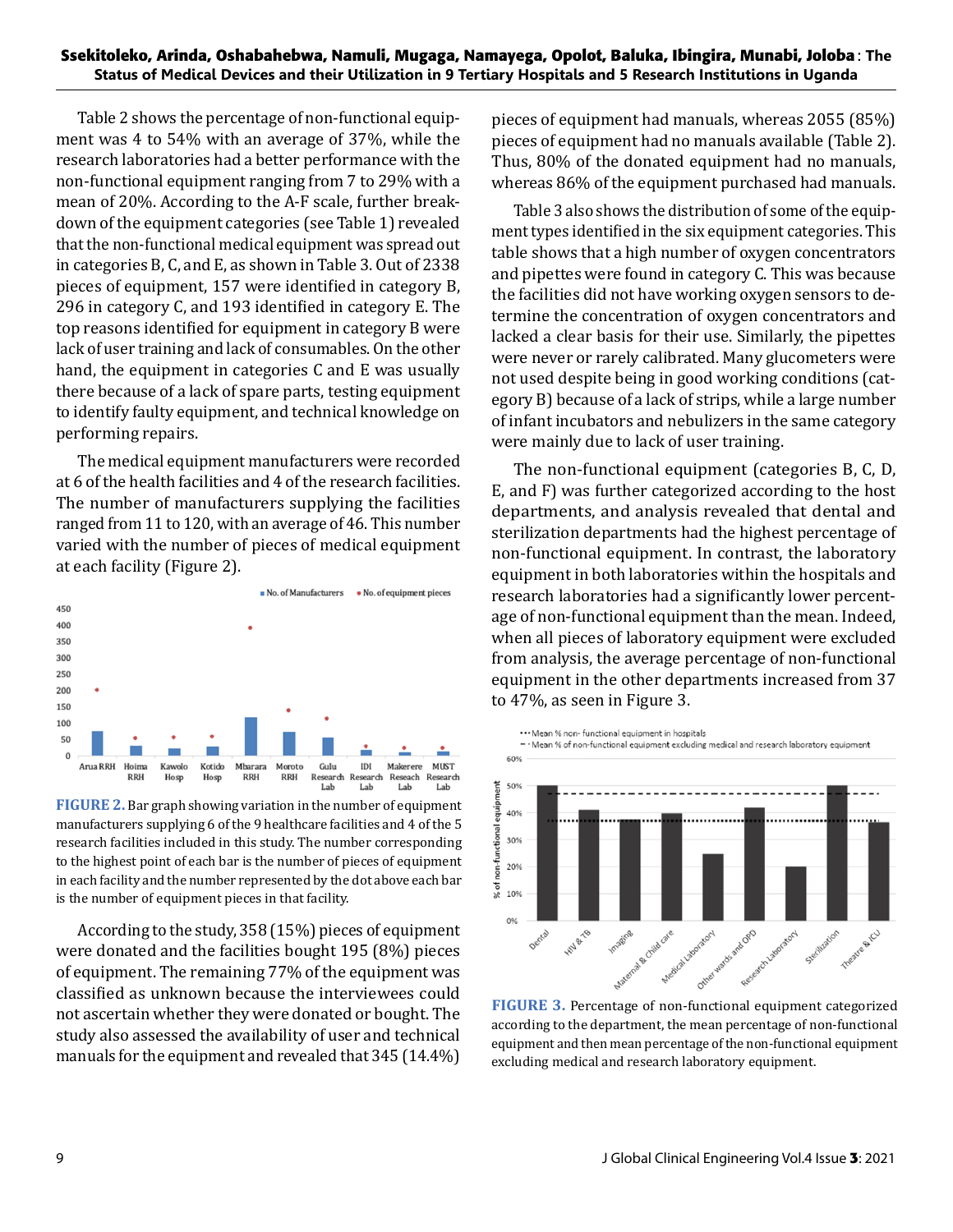#### **Ssekitoleko, Arinda, Oshabahebwa, Namuli, Mugaga, Namayega, Opolot, Baluka, Ibingira, Munabi, Joloba**: **The Status of Medical Devices and their Utilization in 9 Tertiary Hospitals and 5 Research Institutions in Uganda**

**TABLE 3.** The Condition of Medical Equipment in the Hospitals, Health Facilities, and Top Medical Equipment Types Are Broken Down Into Each of the Six Categories in the A-F scale

|                           |              | Total # of pieces |             |       |     |              |              |  |
|---------------------------|--------------|-------------------|-------------|-------|-----|--------------|--------------|--|
|                           | $\mathbf{A}$ | B                 | $\mathbf C$ | D     | E   | $\mathbf{F}$ | of equipment |  |
| Total                     | 66%          | 7%                | 13%         | 1%    | 8%  | 6%           | 2,338        |  |
|                           |              |                   |             |       |     |              |              |  |
| Hospitals                 | 63%          | 7%                | 13%         | 1%    | 9%  | 6%           | 1995         |  |
| Research laboratories     | 80%          | 3%                | 11%         | 0%    | 4%  | 2%           | 339          |  |
| Medical Equipment Types   |              |                   |             |       |     |              |              |  |
| Refrigerator              | 77%          | 1%                | 5%          | 2%    | 4%  | 10%          | 135          |  |
| Weighing Scale            | 58%          | 5%                | 9%          | 2%    | 18% | 9%           | 126          |  |
| Patient Monitor           | 66%          | 9%                | 12%         | 0%    | 11% | 2%           | 117          |  |
| <b>Suction Machine</b>    | 48%          | 5%                | 9%          | 0%    | 15% | 24%          | 105          |  |
| Autoclave                 | 53%          | 8%                | 19%         | 1%    | 8%  | 10%          | 98           |  |
| Microscope                | 76%          | 7%                | 8%          | 1%    | 6%  | 3%           | 90           |  |
| Centrifuge                | 76%          | 1%                | 4%          | 1%    | 1%  | 17%          | 78           |  |
| <b>BP</b> Machine         | 69%          | 9%                | 10%         | $0\%$ | 6%  | 5%           | 77           |  |
| Oxygen Concentrator       | 67%          | 4%                | 21%         | 0%    | 3%  | 5%           | 76           |  |
| Operating Light           | 57%          | 3%                | 10%         | 13%   | 11% | 6%           | 63           |  |
| Examination lamp          | 59%          | 17%               | 7%          | 0%    | 9%  | 9%           | 46           |  |
| Infant Incubator          | 65%          | 30%               | 4%          | 0%    | 0%  | 0%           | 46           |  |
| Pipette                   | 7%           | 0%                | 70%         | 0%    | 0%  | 23%          | 43           |  |
| Freezer                   | 74%          | 5%                | 5%          | 0%    | 13% | 3%           | 39           |  |
| Anesthesia Machine        | 62%          | 11%               | 14%         | 0%    | 8%  | 5%           | 37           |  |
| Glucometer                | 43%          | 37%               | 10%         | 0%    | 10% | $0\%$        | 30           |  |
| <b>Operating Table</b>    | 83%          | 3%                | 7%          | 7%    | 0%  | $0\%$        | 30           |  |
| Nebulizer                 | 39%          | 25%               | 14%         | 0%    | 18% | 4%           | 28           |  |
| Vortex Mixer              | 88%          | 0%                | 8%          | 0%    | 0%  | 4%           | 24           |  |
| <b>Ultrasound Machine</b> | 43%          | 0%                | 13%         | 0%    | 30% | 13%          | 23           |  |
| Hematology analyzer       | 86%          | 0%                | 0%          | 0%    | 9%  | 5%           | 22           |  |
| Ventilator                | 17%          | 11%               | 6%          | 0%    | 67% | $0\%$        | 18           |  |

#### **DISCUSSION**

This study found that, on average, 37% of the medical equipment found both in the hospitals were not in use, needed repair, and was completely non-functional. These results agree with a similar study done in Southwest Ethiopia in 2016 that reported that 32.1% of healthcare equipment was broken.<sup>10,23</sup> In addition, Malkin in 2011 reported that, on average, 40% of medical equipment in resource-constrained countries is out of service.<sup>23</sup> Our studies showed that the percentage of non-functional equipment in research laboratories was reduced to 20%. Strategies identified that led to this improvement included (1) the provision of technical and user manuals. The IDI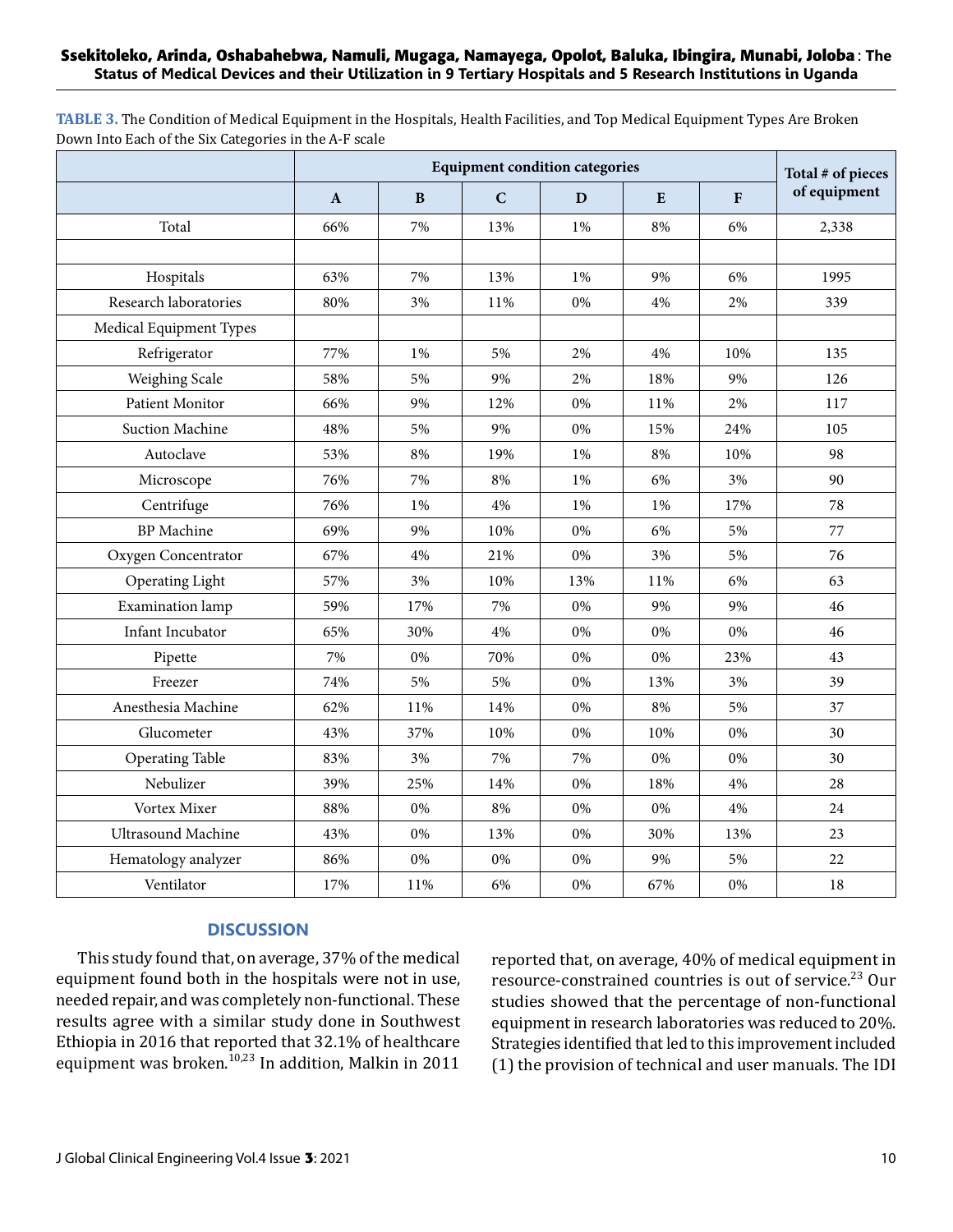research laboratories had manuals for all their medical equipment, whereas all the hospitals surveyed did not have manuals for more than 50% of their equipment, implying a lack of technical support in proper use, maintenance, and repair; and (2) the laboratory equipment in both hospitals and research laboratories were supplied with service contracts usually from a local distributor. The distributor is tasked with user training, regular preventive maintenance (usually on a 6-month basis), and corrective maintenance upon breakdown. In general, medical equipment in the other department was procured with hardly any plans for their service and maintenance during their life span; (3) Research laboratories usually have funds to support medical equipment maintenance and repair.

It was observed that 7% of medical equipment was in good condition but out of service. These results fall within the same range as another study conducted in Ethiopia, which found the frequency of equipment in good condition but not in use ranging from 3 to 21%, with a mean of  $12\%$ .<sup>10</sup> An example we saw in our study was glucometers, which have a huge potential in the fight against diabetes by providing fast and affordable point-of-care blood glucose measurement in low-resource settings. While the devices are cheap, the glucometer strips are unaffordable for many patients in low-resource settings thus are never used. Other reasons for not putting functional equipment to use included not knowing how to use the equipment correctly, lack of installation space, and lack of required infrastructure and utilities.<sup>21</sup>

The results also show that 13% of the medical equipment identified in the health facilities was faulty but used on patients. For example, we found some oxygen concentrators in use but delivered oxygen concentrations as low as 45% compared to the recommended concentrations greater than  $82\%$ .<sup>33</sup> This was often due to a lack of the right tools or testing equipment for the equipment functionality. There were also cases where the users were aware that the equipment was faulty but used it due to a lack of alternative options. This was usually coupled with a lack of spare parts and technical personnel and insufficient funds to support corrective maintenance. The use of faulty equipment on patients affected the overall outcomes in diagnosis and therapy.<sup>34</sup>

#### **Factors affecting medical equipment utilization**

#### **Medical equipment management**

This study found that hospitals did not have manuals for 68% of their medical equipment. Logistic regression analysis showed that the lack of equipment manuals was statistically related to medical equipment being non-functional (p-value <0.001). Without these guides, equipment maintenance becomes very difficult, especially in Uganda, where nearly all medical equipment is imported with limited contact with the manufacturers. A survey conducted by the ministry of health in 2015 supported these findings, which found that only 13.4% of the health facilities in Uganda had scheduled medical equipment maintenance and that only 37% of the health facilities in Uganda have a budget for routine maintenance and repair of medical equipment.<sup>35</sup> This failure to follow routine maintenance procedures results in the escalation of equipment faults. Therefore, collective efforts from medical equipment manufacturers, local distributors, health facilities, and the ministry of health are essential to provide the technical and user guides for medical equipment, put measures in place to provide technical support, source and avail funding for medical equipment management, and carry out routine user training and preventive maintenance.

#### **Technical human resource**

Our results show that in each of the hospitals included in the study, one or two BMETs, was responsible for maintaining and repairing the medical equipment at the health facility. When this workload is compared with the number of pieces of equipment identified and the number of manufactures supplying each hospital, on average, each BMET was charged with maintaining 167 pieces of equipment and from 51 variant manufacturers, each supplying a unique model of medical equipment. In addition, the BMETs in the regional referrals were expected to maintain the medical equipment in the lower-level health facilities. With little funding, lack of spare parts, manuals, and limited technical support from the manufacturers, these BMETs are indeed overwhelmed.

There have been considerable efforts to train BMETs locally; as of March 2021, seven teaching institutions train biomedical engineers and technicians at various levels. Makerere University, which pioneered bachelor's training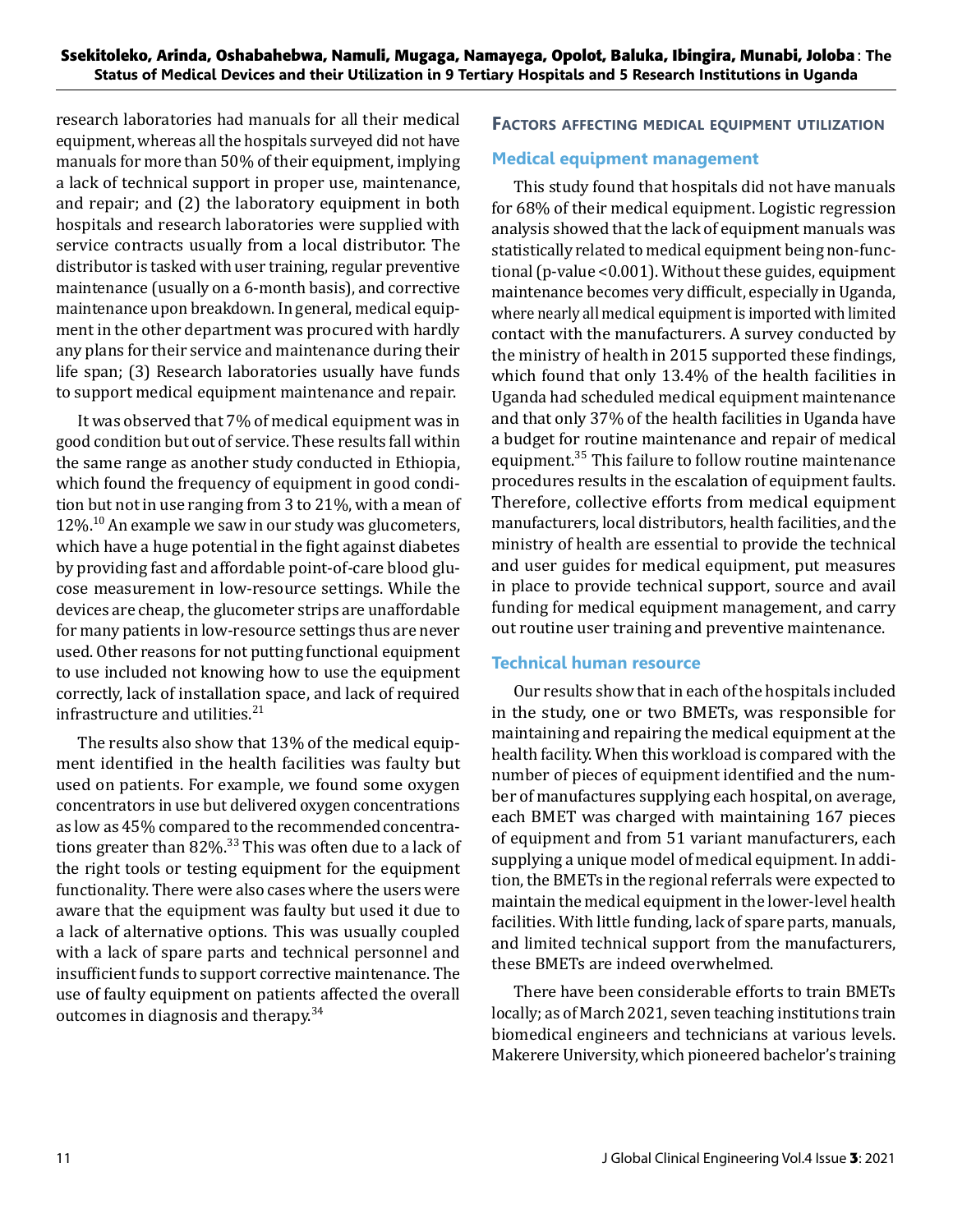for Biomedical Engineers in Uganda, has graduated 150 biomedical engineers at bachelor's level. However, the level of uptake by the Ministry of Health into the public health care system has been low. This is reported to be due to limited financial recourses. In addition, inadequate personnel available in health facilities to guide the procurement process, train users, and conduct routine maintenance and repair of medical equipment significantly contributes to medical equipment failure. $31,36$ 

### **Administrative support**

Administrative structures play a crucial role in medical equipment management. This can explain the variations observed in the percentage of non-functional equipment among the health facilities in this study. For example, most research laboratories have autonomous or semi-autonomous administrative structures and considerable donor funding that enable fast procurement of the required spare parts, consumables, and contracting skilled human resources to increase medical equipment utilization. $37$  Public hospitals, on the other hand, are characterized by long bureaucracies in the procurement process and minimal funding to support medical equipment maintenance.<sup>38</sup> Some hospitals have, however, streamlined their procurement process to support infrastructural and resource utilization. The Biomedical Engineering workshop in one of the hospitals, for example, operates with a framework contract in which a comprehensive list of spare parts and consumables is submitted to procurement at the beginning of each financial year, and the items are purchased in a batch.<sup>39</sup> This, therefore, eases repairs of medical equipment that require spare parts previously identified and listed. Thus, practical approaches to abridge convoluted administrative procedures to enhance infrastructural and resource utilization are paramount to improving medical equipment utilization in health facilities in low-resource settings.

# **Procurement guidelines**

Despite recommendations by  $WHO^{30}$  and Ministry of Health $40$  to regulate donated equipment, many hospitals in Uganda still accept medical equipment donations without following the guidelines to ensure that the equipment is fit for purpose and the setting. $41$  Additionally, there is still a lack of adequate procurement tools to assist hospital administrators in the appraisal of new equipment before purchasing in low-resource settings.<sup>42</sup> This primarily contributed to the observed 7% of medical equipment being purchased or donated but never put to use due to lack of installation space, lack of consumables, or incompatibility with existing infrastructure and resources in this study. Additionally, it seemed that hospitals were eager to acquire medical equipment at low initial costs without considering the lifetime / hidden costs of the medical equipment, such as cost of consumables, maintenance costs, and cost of required utilities, among others. It was observed that medical equipment suppliers commonly offer health facilities medical equipment at low or no cost but charge them highly to procure reagents and consumables over long periods. However, the equipment procured under this contract ends up unused as the hospitals and patients cannot afford the cost of reagents. Another example observed was sterilization equipment procured by the hospital, but it later realized that the equipment's electricity consumption was way above the hospital's budget, thus putting it out of use. These point to deficiencies in the procurement appraisal process and a lack of technical guidance during procurement.

# **Supporting infrastructure and resources**

System-wide deficiencies in infrastructure and resources to support medical technologies in low-resource countries have been shown to affect the utilization of medical devices. The lack of clean water, stable electricity supply, space, and administrative structures also affects medical equipment utilization, especially in the lower level health facilities and facilities in hard-to-reach areas. For example, some of the equipment identified in the study was designed for use with a 110V power supply, and yet Uganda has a 240V power supply. Without a step-down transformer, this equipment will remain unused in category B for years. Another example is autoclaves designed to operate with distilled water, yet the hospitals struggle to get access to distilled water. These are thus used with ordinary tap water, which significantly reduces their lifespan. This is, therefore, vital to consider in the design of novel medical equipment or during the procurement process.

# **Innovations and implications**

Novel approaches custom-made to suit low resource settings provide an alternative to the hugely dependent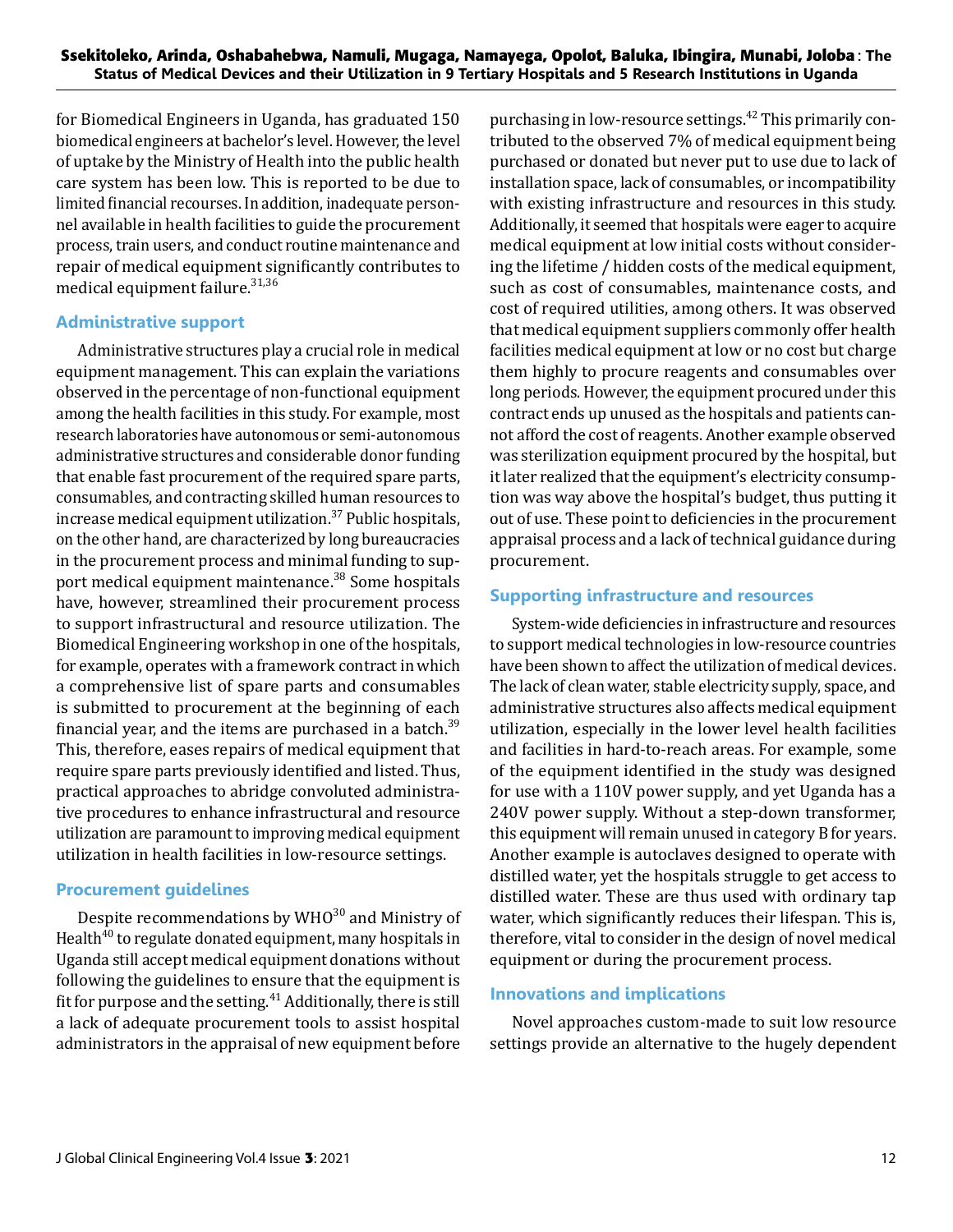on donated equipment. Development of these innovative inventions have been supported and financed by international donors and philanthropist.<sup>25</sup> However, the majority of the funding comes to an end, and the inventions are abandoned<sup>26</sup> while those that progress fails to translate to the African setting. The WHO highlighted that one significant barrier to the effective adoption of these inventions is that the design technology incorporated in these innovations does not suit the African setting.<sup>28</sup> This study showed that most unused equipment in category B was new technologies that could not be applied to the Ugandan setting. An example was the microscopes; contributing to the 7% equipment in category B were new microscopes in storage because of inadequately trained support staff to manage the novel equipment while other models applied sophisticated technologies that were not suitable for the Ugandan settings. These findings align with WHO findings on the reasons for hindrances to the effective adoption and utilization of innovations in lowand middle-income countries.<sup>28</sup> There is, therefore, a need for more emphasis on the context when designing new technologies for low- and middle-income countries.

# **CONCLUSION**

Although innovative solutions and donated equipment address the immediate and long-term goals of resourceconstrained settings, our study showed that most of this equipment does not translate to the African setting, with an average of 37% of the equipment in hospitals non-functional. Research laboratories have successfully reduced non-functional equipment to 20% by ensuring that medical equipment is supplied with manuals and technical assistance, negotiating service contracts with the distributors, and securing funding for medical equipment management. Other factors noted as affecting medical equipment utilization include medical equipment management, technical human resource, administrative support, procurement procedures, supporting infrastructure, and resources.

# **GRANT SUPPORT**

This research was funded by the NIH Forgarty International Center under grant number 1D71TW010337-01. The funder provided funds as part of a large study and did not contribute in the design of this study and collection, analysis, and interpretation of the data or writing of the manuscript.

# **REFERENCES**

- 1. Ventola CL. Challenges in evaluating and standardizing medical devices in health care facilities. PT 2008;33(6):348–59.
- 2. Meyerson M, Gabriel S, Getz G. Advances in understanding cancer genomes through second-generation sequencing. Nature Reviews Genetics 2010;11:685–96.
- 3. Morozova O, Marra MA. Applications of next-generation sequencing technologies in functional genomics. Genomics 2008;92(5):252–64.
- 4. Kwan C and Ernst JD. HIV and tuberculosis: A deadly human syndemic. Clinical Microbiology Reviews 2011;24.
- 5. Samb, B. et al. Prevention and management of chronic disease: A litmus test for health-systems strengthening in low-income and middle-income countries. The Lancet 2010:376.
- 6. Beaglehole, R. et al. Improving the prevention and management of chronic disease in low-income and middle-income countries: a priority for primary health care. The Lancet 2008;372.
- 7. Atun, R. et al. Improving responsiveness of health systems to non-communicable diseases. The Lancet 2014;381.
- 8. Otero HJ, Ondategui-Parra S, Nathanson EM, et al. Utilization management in radiology: basic concepts and applications. J Am Coll Radiol 2006;3.
- 9. Donabedian. A. Evaluating the quality of medical care. Milbank Quarterly 2005;83.
- 10.Ademe BW, Tebeje B, Molla A. Availability and utilization of medical devices in Jimma zone hospitals, Southwest Ethiopia: A case study. BMC Health Serv Res 2016;16.
- 11.Kim JY, Farmer P, Porter ME. Redefining global healthcare delivery. The Lancet 2013;382.
- 12.Meara JG, et al. Global Surgery 2030: Evidence and solutions for achieving health, welfare, and economic development. The Lancet 2015;386.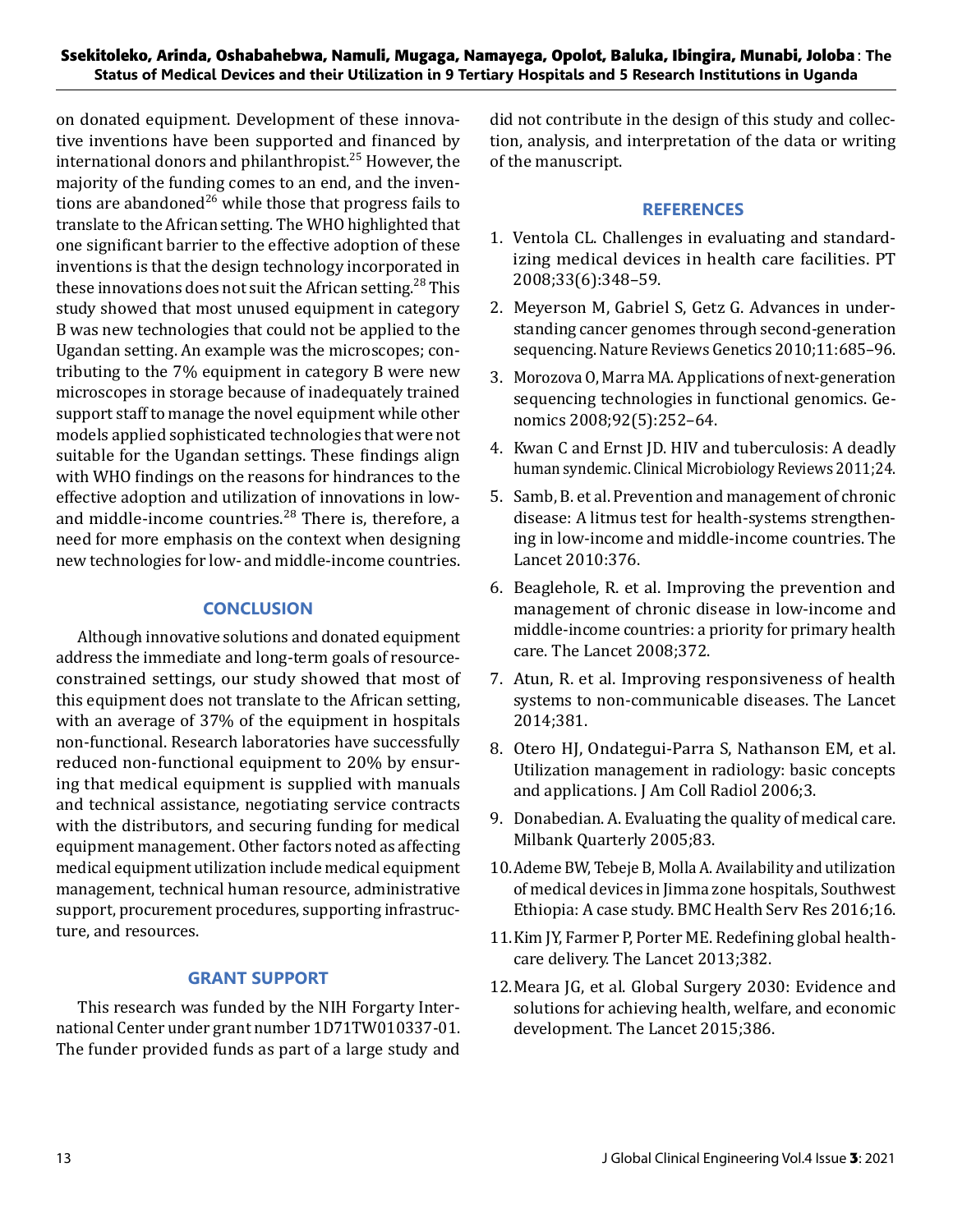### **Ssekitoleko, Arinda, Oshabahebwa, Namuli, Mugaga, Namayega, Opolot, Baluka, Ibingira, Munabi, Joloba**: **The Status of Medical Devices and their Utilization in 9 Tertiary Hospitals and 5 Research Institutions in Uganda**

- 13.Elbireer AM, Opio AA, Brough RL, et al. Strengthening public laboratory service in sub-Saharan Africa: Uganda case study. Lab Med 2011;42.
- 14.Anyangwe SCE and Mtonga C. Inequities in the global health workforce: The greatest impediment to health in Sub-Saharan Africa. Int J Environment Res Public Health 2007;4.
- 15.Kiwanuka SN, et al. Access to and utilisation of health services for the poor in Uganda: a systematic review of available evidence. Trans Royal Soc Trop Med Hygiene 2008;102.
- 16.Bryce CL and Clin KE. The supply and use of selected medical technologies. Health Aff 1998;17.
- 17.Howie SRC, et al. Beyond good intentions: Lessons on equipment donation from an African hospital. Bull. World Health Organ 2008;86.
- 18.Odedra M, Bennett M, Goodman S, and Lawrie M. Sub-Saharan Africa: A technological desert. Communicat ACM 1993;36.
- 19.Dohn MN and Dohn,AL. Quality of care on short-term medical missions: experience with a standardized patient record and related issues. Missiology An Int. Rev 2003;31.
- 20.World Health Organization. Medical device donations: considerations for solicitation and provision. WHO Med. Device Tech Ser 2011.
- 21.Emmerling D, Dahinten A, and Malkin RA. Problems with systems of medical equipment provision: an evaluation in Honduras, Rwanda and Cambodia identifies opportunities to strengthen healthcare systems. Health Technol (Berl) 2018;8.
- 22.Malkin RA. Design of health care technologies for the developing world. Ann Rev Biomed Engineer 2007;9.
- 23.Perry L and Malkin R. Effectiveness of medical equipment donations to improve health systems: How much medical equipment is broken in the developing world? Med Biol Engineer Comput 2011;49.
- 24.Masum H. et al. Venture funding for science-based African health innovation. BMC Int Health Hum Rights 2010;10.
- 25.Adelman HS and Taylor L. On sustainability of project innovations as systemic change. J Educat Psychol Consult 2003;14.
- 26.Martelli N and van den Brink H. Special funding schemes for innovative medical devices in French hospitals: The pros and cons of two different approaches. Health Policy (New. York) 2014;117.
- 27.World Health Organization. Medical Devices : Managing the mismatch: an outcome of the priority medical devices project: methodology briefing paper. World Heal. Organ 2010.
- 28.Richards-Kortum R and Oden M. Devices for lowresource health care. Science 2013;342.
- 29.WHO. Compendium of innovative health technologies for low-resource settings: assistive devices, eHealth solutions, medical devices. WHO Library Cataloguingin-Publication Data; 2014.
- 30.World Health Organization. Guidelines for Health Care Equipment Donations; 1997.
- 31.Ploss B. et al. Part II: U.S.—Sub-Saharan Africa Educational Partnerships for Medical Device Design. Ann Biomed Eng 2017;45.
- 32.Ministry of Health. Operation Manual for Regional Medical Equipment Maintenance Workshops and Medical Equipment Maintenance Guidelines A; 2013.
- 33.WHO. Technical Specifications for Oxygen Concentrators. WHO Medical Device Technical Series; 2015.
- 34.Mosadeghrad, A. M. Factors influencing healthcare service quality. Int J Heal Policy Manag 2014;3.
- 35.Ministry of Health. Health Sector Development Plan 2015/16 - 2019/20. RoU 110; 2015.
- 36.Malkin R and Keane A. Evidence-based approach to the maintenance of laboratory and medical equipment in resource-poor settings. Med Biol Eng Comput 2010;48.
- 37.Uthman OA, et al. Increasing the value of health research in the WHO African Region beyond 2015 - Reflecting on the past, celebrating the present and building the future: A bibliometric analysis. BMJ Open 2015;5.
- 38.Sekyonda Z, et al. Supply chain of routine orthopaedic implants in Kampala, Uganda: public-private